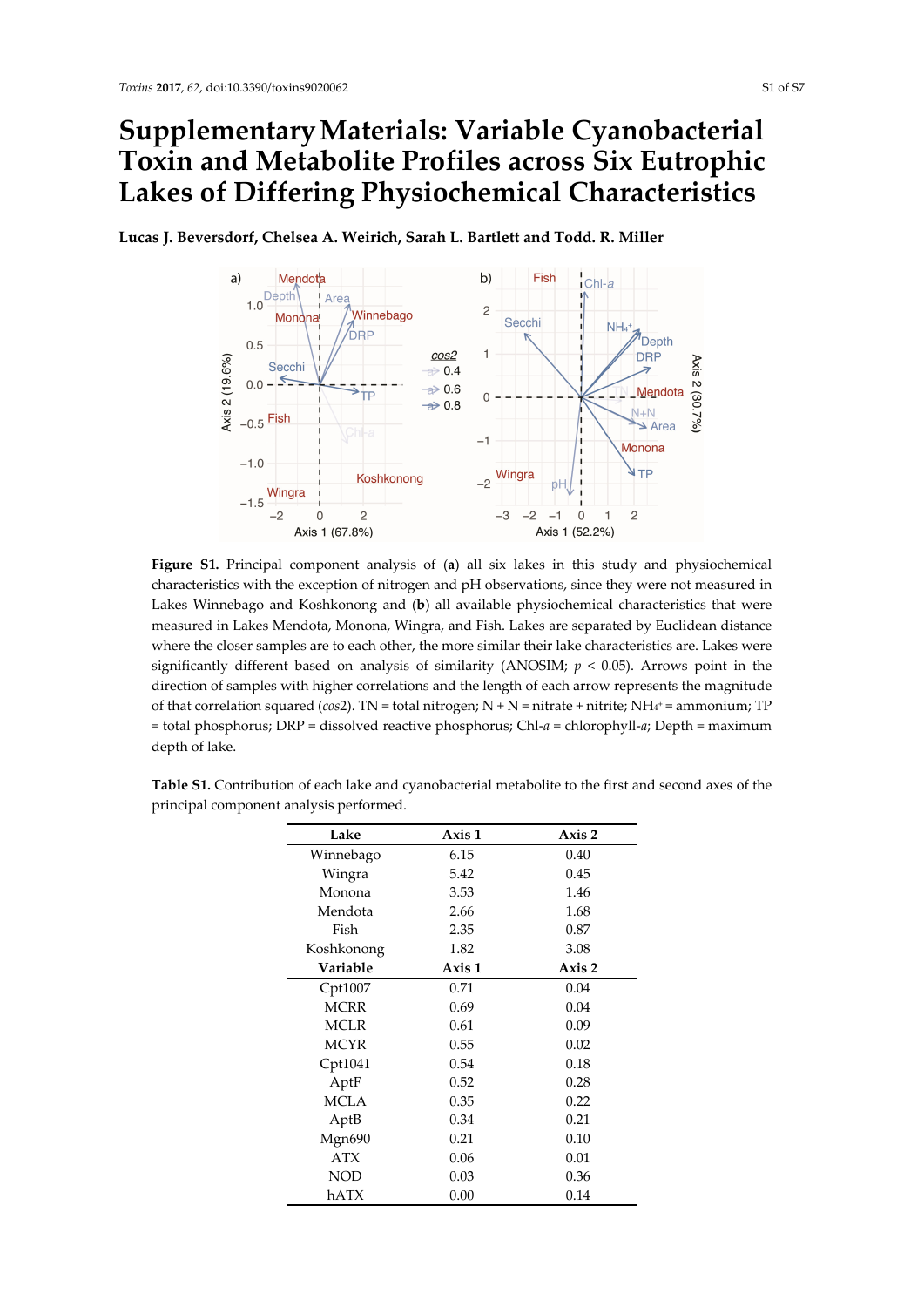|                 | (a)          |        |  |  |  |  |
|-----------------|--------------|--------|--|--|--|--|
| Lake            | Axis 1       | Axis 2 |  |  |  |  |
| Koshkonong      | 0.88<br>0.10 |        |  |  |  |  |
| Fish            | 0.70<br>0.04 |        |  |  |  |  |
| Winnebago       | 0.19<br>0.60 |        |  |  |  |  |
| Wingra          | 0.56<br>0.25 |        |  |  |  |  |
| Mendota         | 0.21<br>0.79 |        |  |  |  |  |
| Monona          | 0.10<br>0.63 |        |  |  |  |  |
| Variable        | Axis 1       | Axis 2 |  |  |  |  |
| Secchi          | 0.98         | 0.00   |  |  |  |  |
| TP              | 0.96<br>0.00 |        |  |  |  |  |
| <b>DRP</b>      | 0.71<br>0.20 |        |  |  |  |  |
| Area            | 0.57<br>0.31 |        |  |  |  |  |
| $Chl-a$         | 0.49<br>0.16 |        |  |  |  |  |
| Depth           | 0.35         | 0.50   |  |  |  |  |
|                 | (b)          |        |  |  |  |  |
| Lake            | Axis 1       | Axis 2 |  |  |  |  |
| Wingra          | 0.69         | 0.30   |  |  |  |  |
| Mendota         | 0.58<br>0.00 |        |  |  |  |  |
| Monona          | 0.56<br>0.11 |        |  |  |  |  |
| Fish            | 0.22<br>0.76 |        |  |  |  |  |
| Variable        | Axis 1       | Axis 2 |  |  |  |  |
| <b>DRP</b>      | 0.93         | 0.06   |  |  |  |  |
| Area            | 0.83         | 0.07   |  |  |  |  |
| Depth           | 0.69         | 0.30   |  |  |  |  |
| NH <sup>4</sup> | 0.66         | 0.34   |  |  |  |  |
| Secchi          | 0.63         | 0.30   |  |  |  |  |
| $N + N$         | 0.05<br>0.58 |        |  |  |  |  |
| TP              | 0.55<br>0.44 |        |  |  |  |  |
| TN              | 0.32         | 0.00   |  |  |  |  |
| pH              | 0.03<br>0.69 |        |  |  |  |  |
| $Chl-a$         | 0.00         | 0.81   |  |  |  |  |

**Table S2.** (**a**) Contribution of each lake and physiochemical characteristic to the first and second axes of the principal component analysis performed. (**b**) Contribution of each lake and physiochemical characteristic to the first and second axes of the principal component analysis performed.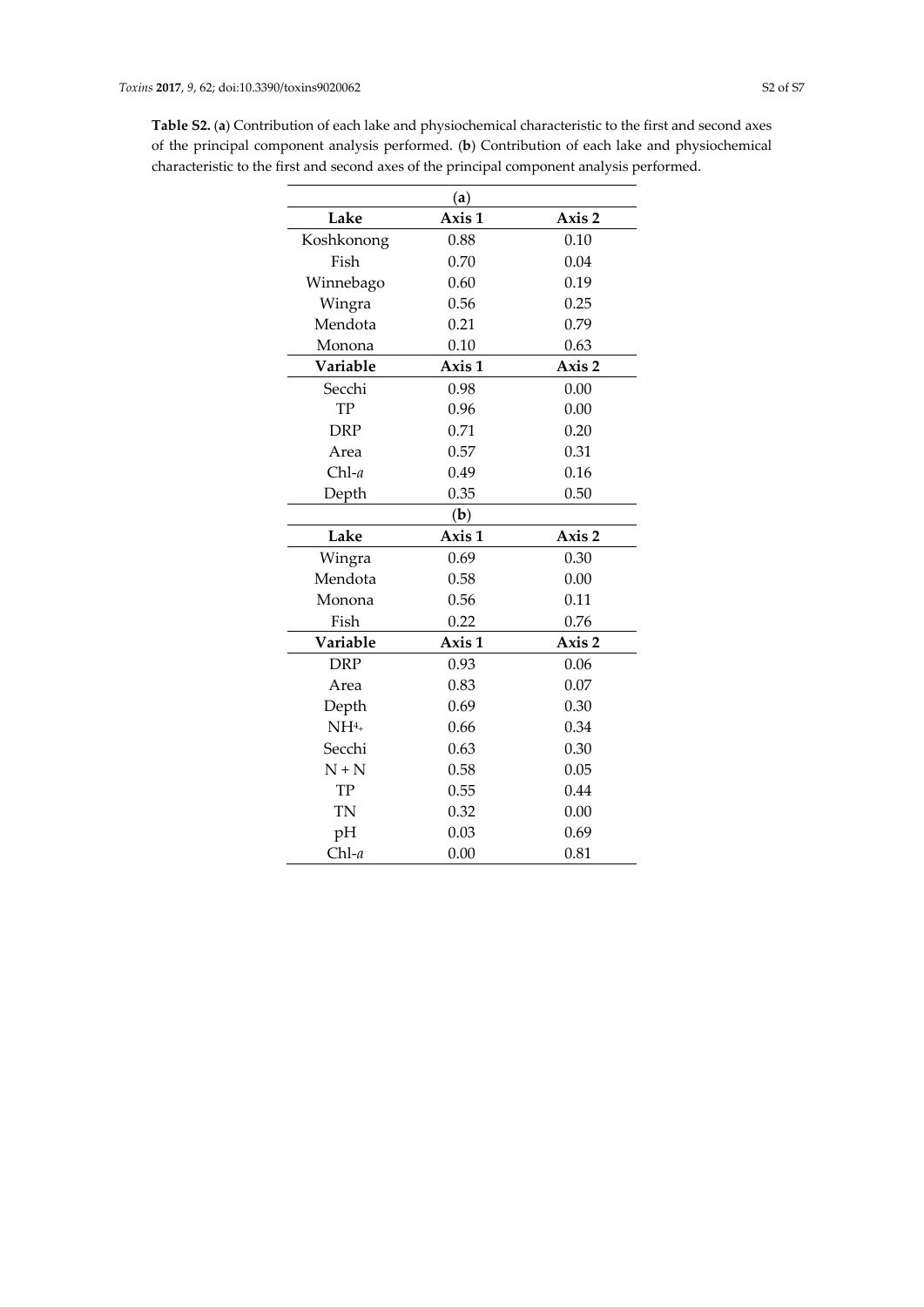| Analyte                                                                        | Formula                                                                    | Parent | Daughter | RT      | <b>DP</b> | EP     | <b>CE</b> | %Recovery   | <b>CXP</b> |
|--------------------------------------------------------------------------------|----------------------------------------------------------------------------|--------|----------|---------|-----------|--------|-----------|-------------|------------|
| <b>MCLR</b><br>$C_{49}H_{74}N_{10}O_{12}$                                      | 995.6                                                                      | 135.3  | 8.4      | 126     | 10        | 115    | 78        | 26          |            |
|                                                                                |                                                                            | 995.6  | 127.1    | 8.4     | 126       | 10     | 115       |             | 26         |
| <b>MCYR</b><br>C52H72N10O13                                                    | 1045.6                                                                     | 135.3  | 8.3      | 141     | 10        | 107    | 68        | 8           |            |
|                                                                                | 1045.6                                                                     | 127.1  | 8.3      | 141     | $10\,$    | 123    |           | 8           |            |
| <b>MCLA</b><br>C <sub>46</sub> H <sub>67</sub> N <sub>7</sub> O <sub>12</sub>  | 910.6                                                                      | 776.4  | 10.2     | 106     | 10        | 27     | 80        | 8           |            |
|                                                                                | 910.6                                                                      | 135.2  | 10.2     | 106     | 10        | 87     |           | 8           |            |
| <b>MCRR</b><br>C <sub>49</sub> H <sub>75</sub> N <sub>13</sub> O <sub>12</sub> | 520.0                                                                      | 70.1   | 7.5      | 56      | 10        | 129    | 76        | 6           |            |
|                                                                                |                                                                            | 520.0  | 135.1    | 7.5     | 81        | 10     | 43        |             | 8          |
| AptB                                                                           | $C_{41}H_{60}N_{10}O_9$                                                    | 837.5  | 201.4    | 4.7     | 106       | 10     | 57        | 85          | 14         |
|                                                                                |                                                                            | 837.5  | 70       | 4.7     | 106       | 10     | 129       |             | $10\,$     |
| AptF                                                                           | C <sub>42</sub> H <sub>62</sub> N <sub>10</sub> O <sub>9</sub>             | 851.8  | 201      | 5.8     | 121       | 10     | 53        | 73          | 12         |
|                                                                                |                                                                            | 851.8  | 175.1    | 5.8     | 121       | 10     | 53        |             | 12         |
|                                                                                | $C_{49}H_{70}N_{10}O_{13}$<br>Cpt1007                                      | 1007.5 | 989.6    | $\,8\,$ | 131       | $10\,$ | 51        | 84          | 32         |
|                                                                                |                                                                            | 1007.5 | 776.3    | 8       | 131       | 10     | 59        |             | 22         |
| Cpt1041                                                                        | C49H69ClN10O13                                                             | 1042.5 | 1024.5   | 8.3     | 131       | 10     | 51        | 78          | 28         |
|                                                                                |                                                                            | 1042.5 | 184.2    | 8.3     | 131       | $10\,$ | 109       |             | 8          |
|                                                                                | Cpt1020<br>C <sub>50</sub> H <sub>72</sub> N <sub>10</sub> O <sub>13</sub> | 1021.6 | 989.6    | 8.6     | 131       | 10     | 57        | 64          | 32         |
|                                                                                |                                                                            | 1021.6 | 776.4    | 8.6     | 131       | $10\,$ | 63        |             | 22         |
| Mgn690                                                                         | C34H50N4O9S                                                                | 691.4  | 510.2    | 5.3     | 96        | 10     | 31        | 76          | 16         |
|                                                                                |                                                                            | 691.4  | 343.1    | 5.3     | 96        | 10     | 37        |             | 10         |
| ${}^{13}Co-Phe$                                                                | $C_9H_{11}NO_2$                                                            | 172.1  | 126.1    | 3.1     | 41        | 10     | 19        | $99 \pm 23$ | $\,8\,$    |
|                                                                                |                                                                            | 172.1  | 109.2    | 3.1     | 41        | 10     | 39        |             | 6          |
|                                                                                |                                                                            | 166.1  | 149.3    | 1.8     | 46        | 10     | 21        |             | 10         |
| $C_{10}H_{15}NO$<br><b>ATX</b>                                                 | 166.1                                                                      | 131.3  | 1.8      | 46      | 10        | 25     |           | 8           |            |
|                                                                                |                                                                            | 166.1  | 107.2    | 1.8     | 46        | 10     | 25        |             | 6          |
| hAtx                                                                           | C <sub>11</sub> H <sub>17</sub> NO                                         | 180.1  | 163.3    | 1.6     | 51        | 10     | 19        |             | 10         |
|                                                                                | 180.1                                                                      | 145.3  | 1.6      | 51      | 10        | 23     |           | 10          |            |
| <b>CYL</b>                                                                     | C <sub>15</sub> H <sub>21</sub> N <sub>5</sub> O <sub>7</sub> S            | 416.2  | 194.0    | 1.6     | 71        | 10     | 49        | 85          | 10         |
|                                                                                | 416.2                                                                      | 336.2  | 1.6      | 71      | 10        | 31     |           | 10          |            |
| <b>SXT</b>                                                                     | C <sub>11</sub> H <sub>17</sub> NO                                         | 300.2  | 282.1    | 8.7     | 101       | 10     | 25        |             | 22         |
|                                                                                |                                                                            | 300.2  | 204.0    | 8.7     | 101       | 10     | 33        |             | 14         |
| <b>NOD</b>                                                                     | $C_{41}H_{60}NsO_{10}$                                                     | 826.5  | 103.2    | $8.0\,$ | 116       | $10\,$ | 83        |             | 8          |
|                                                                                |                                                                            | 826.5  | 135.3    | 8.0     | 116       | 10     | 129       |             | 16         |

**Table S3.** Optimized MS/MS settings for target analytes.

RT <sup>=</sup> retention time, DP <sup>=</sup> declustering potential, EP <sup>=</sup> entrance potential, CE <sup>=</sup> collision energy, CXP <sup>=</sup> collision cell exit potential.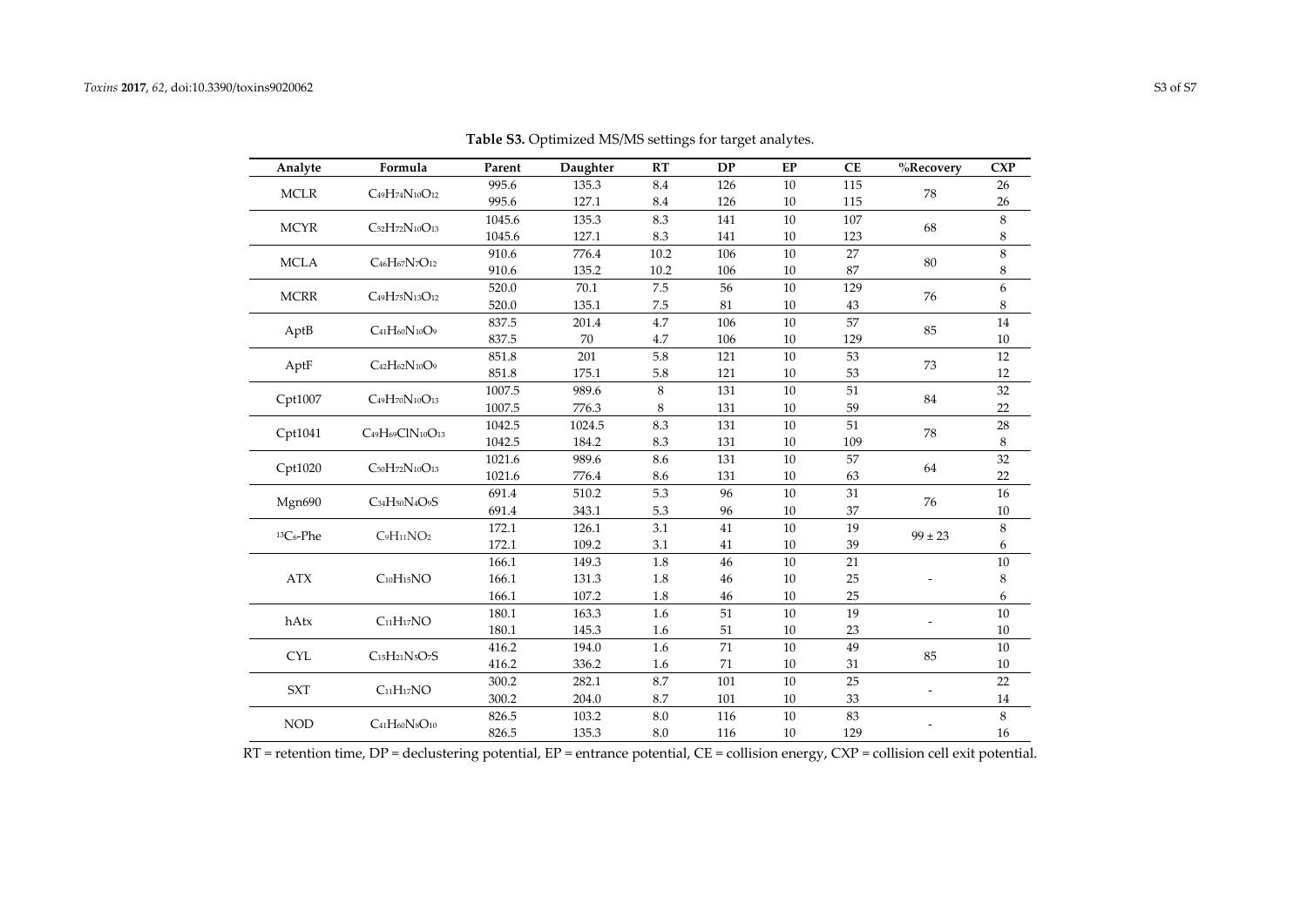| Parameter               | Setting |
|-------------------------|---------|
| Curtain Gas (psi)       | 20      |
| Collision Gas (psi)     | High    |
| Ion Spray Voltage (psi) | 5500    |
| Temperature $(C)$       | 700     |
| Ion Source Gas 1 (psi)  | 70      |
| Ion Source Gas 2 (psi)  | 70      |

**Table S4.** Ion source turbo spray settings.



**Figure S2.** Nitrogen (N) to phosphorus ratios (P) for Lakes Monona and Mendota. TN and DIN = total and dissolved inorganic nitrogen; TP and DRP = total and dissolved reactive phosphorus.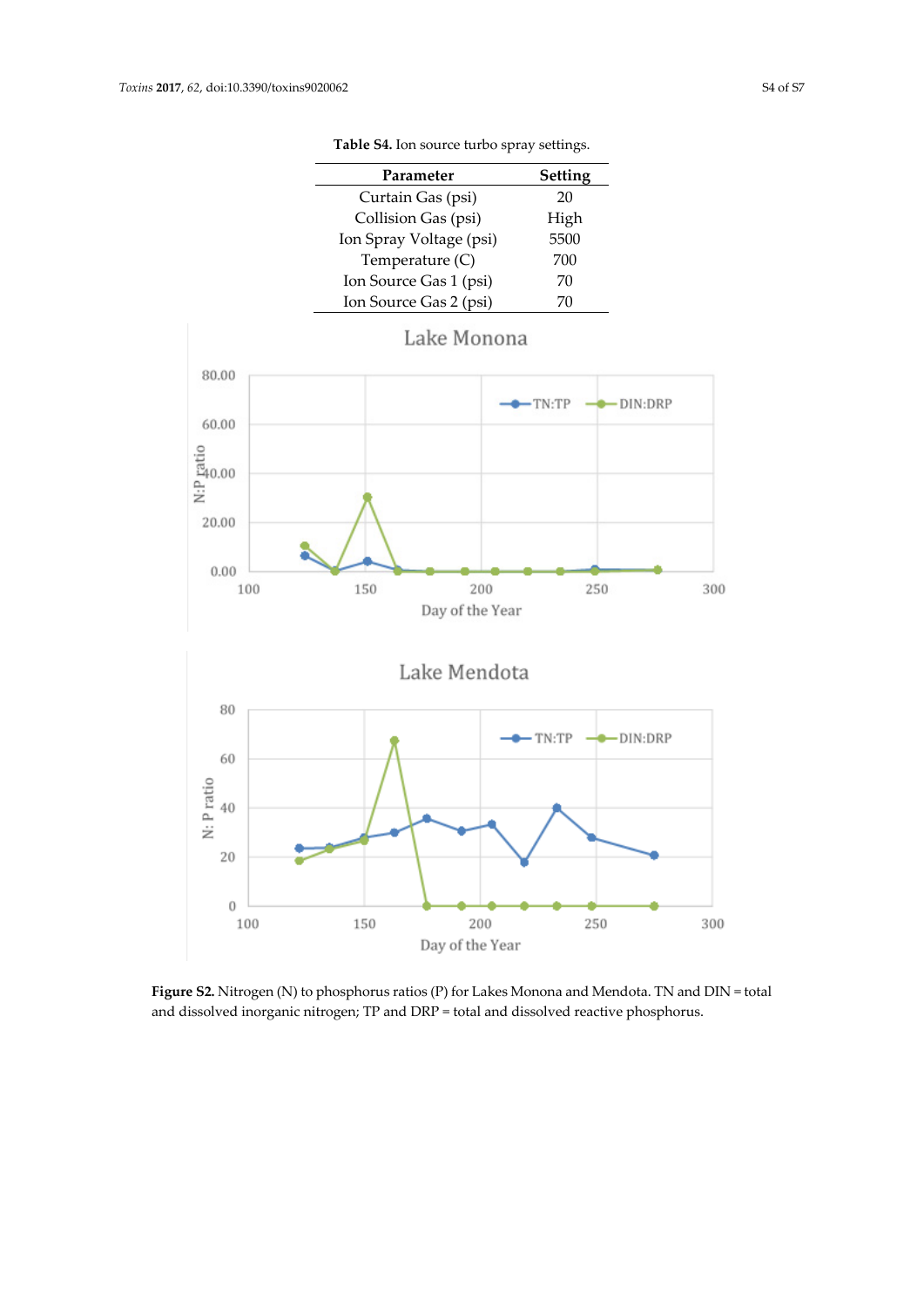

**Figure S3.** Product ion spectra for microcystins and nodularin. The peak near 103 *m*/*z* for microcystins is composed of three ions of approximately 103, 104, 105, and/or 107 *m*/*z*.



**Figure S4.** Product ion spectra for anabaenopeptins (Apt), cyanopeptolins (Cpt) and microginin‐690 (Mgn690).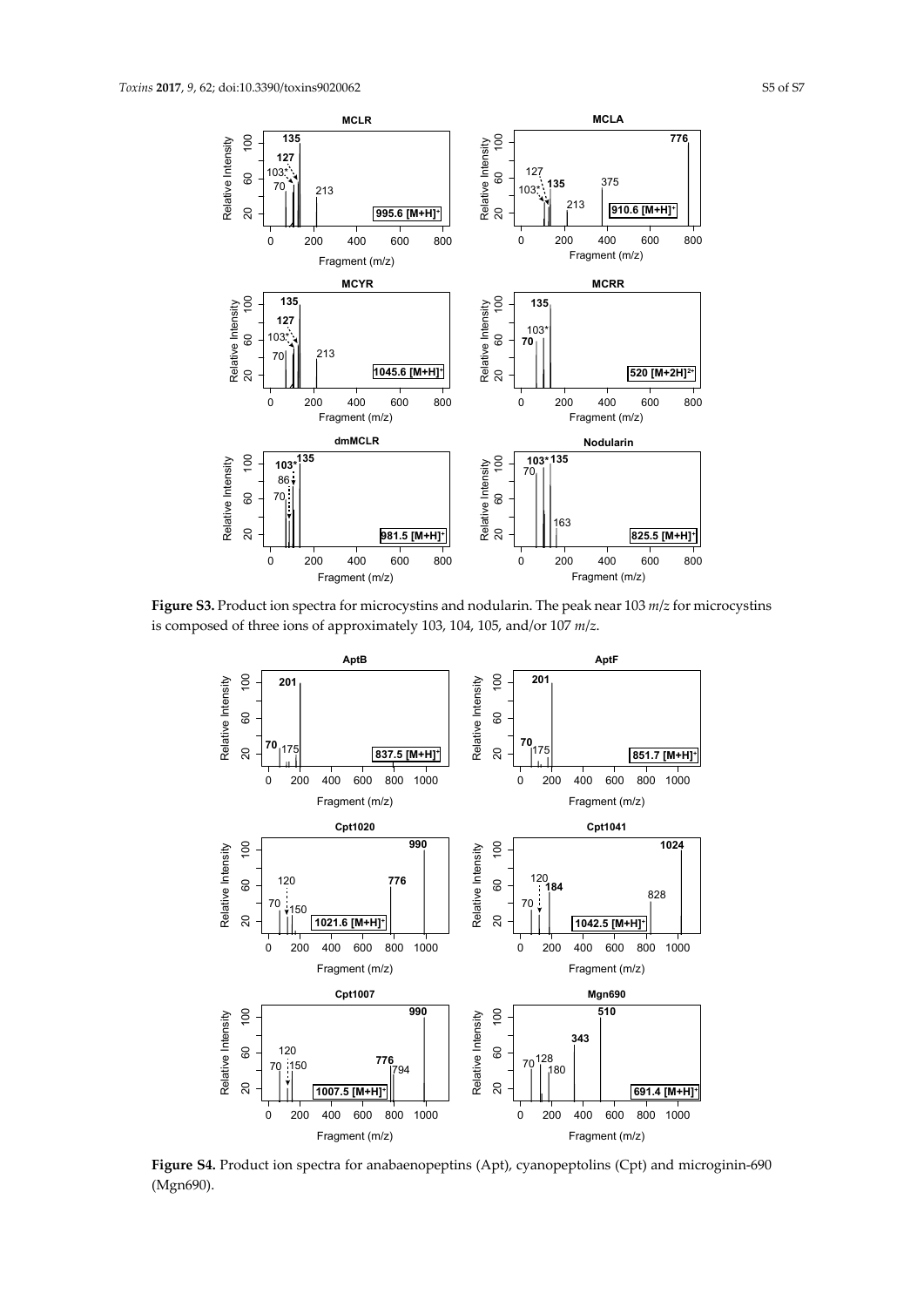

**Figure S5.** Product ion spectra for cylindrospermopsin (Cyl), anatoxin‐a (AtxA), homoanatoxin‐a (HomeAtxA), <sup>13</sup>C<sub>6</sub>-phenylalanine (<sup>13</sup>C<sub>6</sub>-Phe), and saxitoxin (Stx).



**Figure S6.** Chromatograms produced from a 10 μg∙L<sup>−</sup><sup>1</sup> standard of microcystins and nodularin. Transition ions in blue were chosen for quantitation, and red transitions are confirmatory ions. MCLR = microcystin‐LR, MCLA = microcystin‐LA, MCRR = microcystin‐RR, MCYR = microcystin‐YR, dmMCLR = desmethyl microcystin‐ LR, NOD = nodularin.